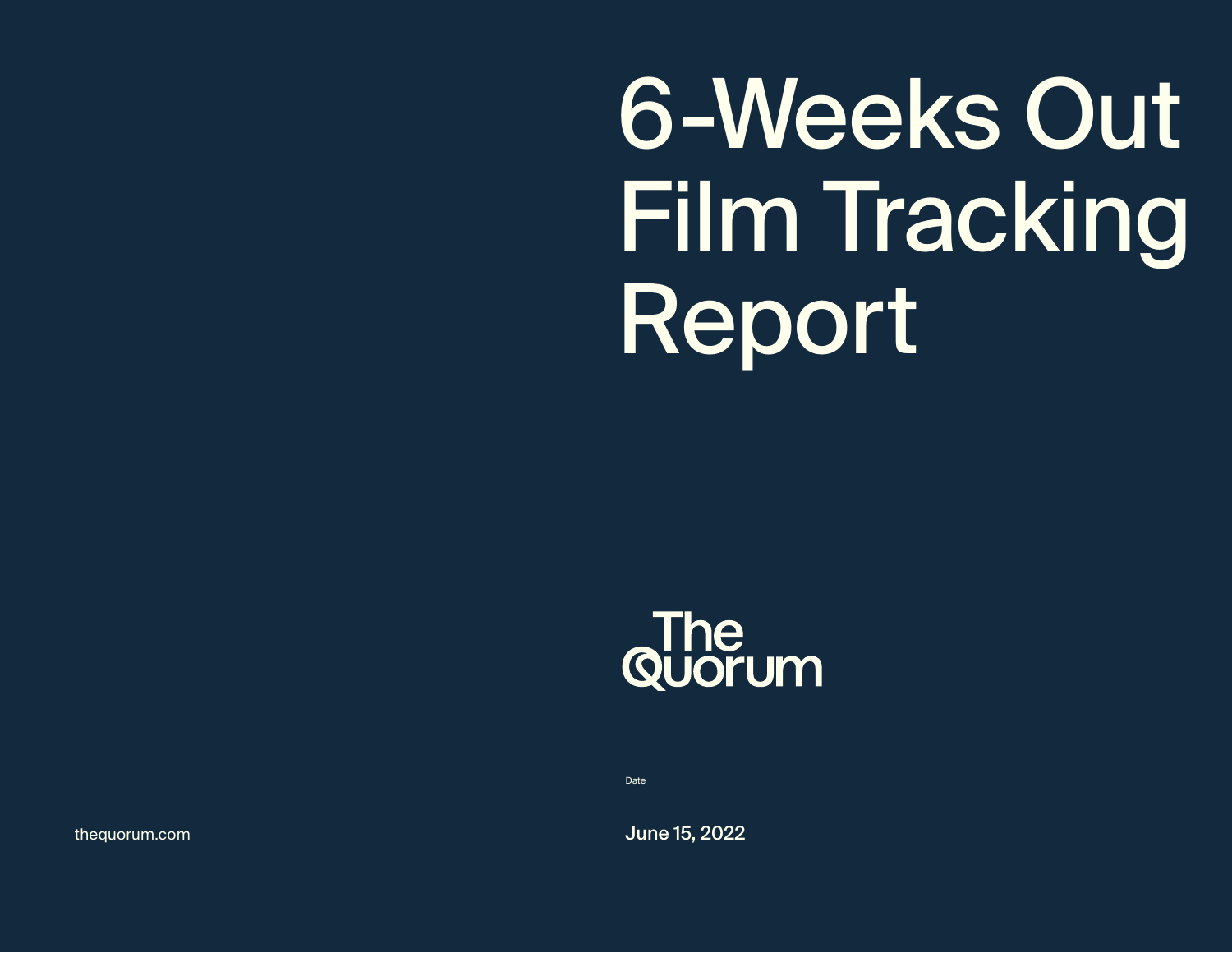## 6/9/22 - 6/15/22

| <b>Tracking<br/>Overview</b>  |         |            |               | Are you aware of<br>this film?<br>(% out of 100) | <b>Awareness</b> |                  | <b>Interest</b><br>How interested are you in<br>watching this movie?<br>(from 1.0 - 10.0) |           |                  | in a theater?<br>(% out of 100) | <b>Theater or Home</b><br>Would you watch this movie |                  | to watch this movie?<br>(% out of 100) | <b>Fee or Free</b><br>Would you be willing to pay |                  |
|-------------------------------|---------|------------|---------------|--------------------------------------------------|------------------|------------------|-------------------------------------------------------------------------------------------|-----------|------------------|---------------------------------|------------------------------------------------------|------------------|----------------------------------------|---------------------------------------------------|------------------|
| <b>Title</b>                  | Date    | Dist.      | Group         | Score                                            | Change           | Group<br>Average | Score                                                                                     | Change    | Group<br>Average | Score                           | Change                                               | Group<br>Average | Score                                  | Change                                            | Group<br>Average |
| <b>LIGHTYEAR</b>              | 6/17/22 | <b>DIS</b> | Ani/Family    | 62                                               | $\mathbf{1}$     | 44               | 6.1                                                                                       | $(-.2)$   | 5.4              | 60                              | $\mathbf 0$                                          | 55               | 76                                     | $\mathbf 0$                                       | 73               |
| <b>ELVIS</b>                  | 6/24/22 | <b>WB</b>  | Orig. - High  | 44                                               | $\mathbf{3}$     | 37               | (5.5)                                                                                     | $\Lambda$ | 5.6              | 57                              | $\overline{\mathbf{2}}$                              | 50               | $\begin{bmatrix} 74 \end{bmatrix}$     | $\vert$ 1                                         | 70               |
| <b>BLACK PHONE, THE</b>       | 6/24/22 | <b>UNI</b> | Horror        |                                                  |                  |                  |                                                                                           |           |                  |                                 |                                                      |                  |                                        |                                                   |                  |
| <b>MINIONS: THE RISE OF G</b> | 7/1/22  | <b>UNI</b> | Ani/Family    |                                                  |                  |                  |                                                                                           |           |                  |                                 |                                                      |                  |                                        |                                                   |                  |
| <b>MR. MALCOLM'S LIST</b>     | 7/1/22  | <b>BST</b> | Orig. - Low   |                                                  |                  |                  |                                                                                           |           |                  |                                 |                                                      |                  |                                        |                                                   |                  |
| <b>THOR: LOVE AND THUNDER</b> | 7/8/22  | <b>DIS</b> | <b>DC/MCU</b> |                                                  |                  |                  |                                                                                           |           |                  |                                 |                                                      |                  |                                        |                                                   |                  |
| <b>WHERE THE CRAWDADS SIN</b> | 7/15/22 | <b>SNY</b> | Orig. - Low   |                                                  |                  |                  |                                                                                           |           |                  |                                 |                                                      |                  |                                        |                                                   |                  |
| PAWS OF FURY: THE LEGE        | 7/15/22 | <b>PAR</b> | Ani/Family    |                                                  |                  |                  | Click here to sign up for full access.                                                    |           |                  |                                 |                                                      |                  |                                        |                                                   |                  |
| <b>MRS. HARRIS GOES TO PA</b> | 7/15/22 | <b>FOC</b> | Orig. - Low   |                                                  |                  |                  |                                                                                           |           |                  |                                 |                                                      |                  |                                        |                                                   |                  |
| <b>NOPE</b>                   | 7/22/22 | <b>UNI</b> | Orig. - High  |                                                  |                  |                  |                                                                                           |           |                  |                                 |                                                      |                  |                                        |                                                   |                  |
| DC LEAGUE OF SUPER PET        | 7/29/22 | <b>WB</b>  | Ani/Family    |                                                  |                  |                  |                                                                                           |           |                  |                                 |                                                      |                  |                                        |                                                   |                  |
| <b>VENGEANCE</b>              | 7/29/22 | <b>FOC</b> | Horror        |                                                  |                  |                  |                                                                                           |           |                  |                                 |                                                      |                  |                                        |                                                   |                  |

| Awareness       | The percentage of respondents who are familiar with the film.                                                                                                                |
|-----------------|------------------------------------------------------------------------------------------------------------------------------------------------------------------------------|
| Interest        | The average level of interest on a scale from 1.0 to 10.0.                                                                                                                   |
| Theater or Home | The percentage of respondents who would prefer to watch the film in a theater instead of at home.                                                                            |
| Fee or Free     | The percentage of respondents who would be willing to pay to watch the film (in a theater or at home) instead of only watching it if it was free.                            |
| Groups          | All films are sorted into one of seven groups. Go to the last page to learn more about groups.                                                                               |
| Change          | The change in score from last week.                                                                                                                                          |
| Group Average   | The average score for films in the group at the same distance from release.                                                                                                  |
| Methodology     | Each week thousands of people are polled and asked about upcoming films releases. This report only includes films earmarked for a wide theatrical<br>release. Domestic only. |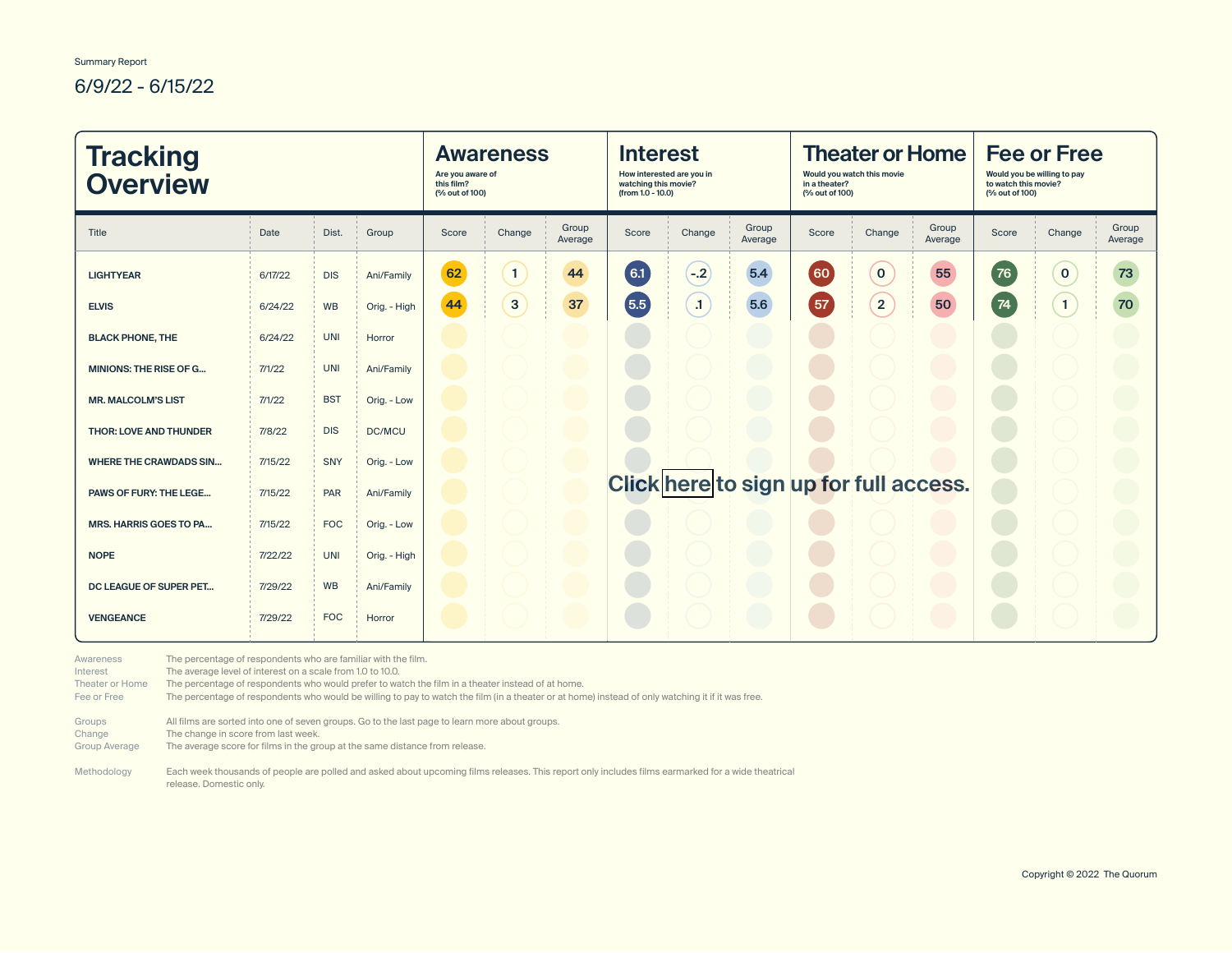Summary Report

### Tracking Awareness

Table A-1. Table A-2.

| <b>Awareness</b><br><b>Sorted by Date</b>                     |         |            |              | $\mathbf{A}$<br>Are you aware of<br>this film?<br>(% out of 100) |              |                  | <b>Awareness</b><br><b>Sorting by Score</b>                  |         |            |              | $\overline{A}$<br>Are you aware of<br>this film?<br>(% out of 100) |              |  |  |
|---------------------------------------------------------------|---------|------------|--------------|------------------------------------------------------------------|--------------|------------------|--------------------------------------------------------------|---------|------------|--------------|--------------------------------------------------------------------|--------------|--|--|
| Title                                                         | Date    | Dist.      | Group        | Score                                                            | Change       | Group<br>Average | Title                                                        | Date    | Dist.      | Group        | <b>Score</b>                                                       | Chang        |  |  |
| <b>LIGHTYEAR</b>                                              | 6/17/22 | <b>DIS</b> | Ani/Family   | 62                                                               | $\mathbf{1}$ | 44               | <b>LIGHTYEAR</b>                                             | 6/17/22 | <b>DIS</b> | Ani/Family   | 62                                                                 | $\mathbf{1}$ |  |  |
| <b>ELVIS</b>                                                  | 6/24/22 | <b>WB</b>  | Orig. - High |                                                                  |              |                  | <b>THOR: LOVE AND THUNDER</b>                                | 7/8/22  | <b>DIS</b> | DC/MCU       |                                                                    |              |  |  |
| <b>BLACK PHONE, THE</b>                                       | 6/24/22 | <b>UNI</b> | Horror       |                                                                  |              |                  | MINIONS: THE RISE OF G                                       | 7/1/22  | UNI        | Ani/Family   |                                                                    |              |  |  |
| MINIONS: THE RISE OF G                                        | 7/1/22  | <b>UNI</b> | Ani/Family   |                                                                  |              |                  | <b>ELVIS</b>                                                 | 6/24/22 | <b>WB</b>  | Orig. - High |                                                                    |              |  |  |
| <b>MR. MALCOLM'S LIST</b>                                     | 7/1/22  | <b>BST</b> | Orig. - Low  |                                                                  |              |                  | DC LEAGUE OF SUPER PET                                       | 7/29/22 | <b>WB</b>  | Ani/Family   |                                                                    |              |  |  |
| <b>THOR: LOVE AND THUNDER</b>                                 | 7/8/22  | <b>DIS</b> | DC/MCU       |                                                                  |              |                  | <b>BLACK PHONE, THE</b>                                      | 6/24/22 | UNI        | Horror       |                                                                    |              |  |  |
| <b>WHERE THE CI</b><br>Click here to sign up for full access. |         |            |              |                                                                  |              |                  | <b>PAWS OF FUR</b><br>Click here to sign up for full access. |         |            |              |                                                                    |              |  |  |
| PAWS OF FURY: THE LEGE                                        | 7/15/22 | <b>PAR</b> | Ani/Family   |                                                                  |              |                  | <b>NOPE</b>                                                  | 7/22/22 | UNI        | Orig. - High |                                                                    |              |  |  |
| <b>MRS. HARRIS GOES TO PA</b>                                 | 7/15/22 | FOC        | Orig. - Low  |                                                                  |              |                  | <b>WHERE THE CRAWDADS SIN</b>                                | 7/15/22 | SNY        | Orig. - Low  |                                                                    |              |  |  |
| <b>NOPE</b>                                                   | 7/22/22 | <b>UNI</b> | Orig. - High |                                                                  |              |                  | <b>MR. MALCOLM'S LIST</b>                                    | 7/1/22  | <b>BST</b> | Orig. - Low  |                                                                    |              |  |  |
| DC LEAGUE OF SUPER PET                                        | 7/29/22 | <b>WB</b>  | Ani/Family   |                                                                  |              |                  | MRS, HARRIS GOES TO PA                                       | 7/15/22 | FOC        | Orig. - Low  |                                                                    |              |  |  |
| <b>VENGEANCE</b>                                              | 7/29/22 | FOC        | Horror       |                                                                  |              |                  | <b>VENGEANCE</b>                                             | 7/29/22 | FOC        | Horror       |                                                                    |              |  |  |

|                                           |              |                  | $1$ MMIV $\Gamma$ 1 $\sim$                                  |         |            |               |       |              |                  |  |  |
|-------------------------------------------|--------------|------------------|-------------------------------------------------------------|---------|------------|---------------|-------|--------------|------------------|--|--|
| e you aware of<br>s film?<br>out of $100$ |              |                  | <b>Awareness</b><br><b>Sorting by Score</b>                 |         |            |               |       |              |                  |  |  |
| Score                                     | Change       | Group<br>Average | Title                                                       | Date    | Dist.      | Group         | Score | Change       | Group<br>Average |  |  |
| 62                                        | $\mathbf{1}$ | 44               | <b>LIGHTYEAR</b>                                            | 6/17/22 | <b>DIS</b> | Ani/Family    | 62    | $\mathbf{1}$ | 44               |  |  |
|                                           |              |                  | <b>THOR: LOVE AND THUNDER</b>                               | 7/8/22  | <b>DIS</b> | <b>DC/MCU</b> |       |              |                  |  |  |
|                                           |              |                  | <b>MINIONS: THE RISE OF G</b>                               | 7/1/22  | <b>UNI</b> | Ani/Family    |       |              |                  |  |  |
|                                           |              |                  | <b>ELVIS</b>                                                | 6/24/22 | <b>WB</b>  | Orig. - High  |       |              |                  |  |  |
|                                           |              |                  | DC LEAGUE OF SUPER PET                                      | 7/29/22 | <b>WB</b>  | Ani/Family    |       |              |                  |  |  |
|                                           |              |                  | <b>BLACK PHONE, THE</b>                                     | 6/24/22 | UNI        | Horror        |       |              |                  |  |  |
|                                           | access.      |                  | <b>PANIS OF FURY Click here to sign up for full access.</b> |         |            |               |       |              |                  |  |  |
|                                           |              |                  | <b>NOPE</b>                                                 | 7/22/22 | <b>UNI</b> | Orig. - High  |       |              |                  |  |  |
|                                           |              |                  | <b>WHERE THE CRAWDADS SIN</b>                               | 7/15/22 | SNY        | Orig. - Low   |       |              |                  |  |  |
|                                           |              |                  | <b>MR. MALCOLM'S LIST</b>                                   | 7/1/22  | <b>BST</b> | Orig. - Low   |       |              |                  |  |  |
|                                           |              |                  | MRS. HARRIS GOES TO PA                                      | 7/15/22 | FOC        | Orig. - Low   |       |              |                  |  |  |
|                                           |              |                  | <b>VENGEANCE</b>                                            | 7/29/22 | FOC        | Horror        |       |              |                  |  |  |

| Awareness       | The percentage of respondents who are familiar with the film.                                                                                                                |
|-----------------|------------------------------------------------------------------------------------------------------------------------------------------------------------------------------|
| Interest        | The average level of interest on a scale from 1.0 to 10.0.                                                                                                                   |
| Theater or Home | The percentage of respondents who would prefer to watch the film in a theater instead of at home.                                                                            |
| Fee or Free     | The percentage of respondents who would be willing to pay to watch the film (in a theater or at home) instead of only watching it if it was free.                            |
| Groups          | All films are sorted into one of seven groups. Go to the last page to learn more about groups.                                                                               |
| Change          | The change in score from last week.                                                                                                                                          |
| Group Average   | The average score for films in the group at the same distance from release.                                                                                                  |
| Methodology     | Each week thousands of people are polled and asked about upcoming films releases. This report only includes films earmarked for a wide theatrical<br>release. Domestic only. |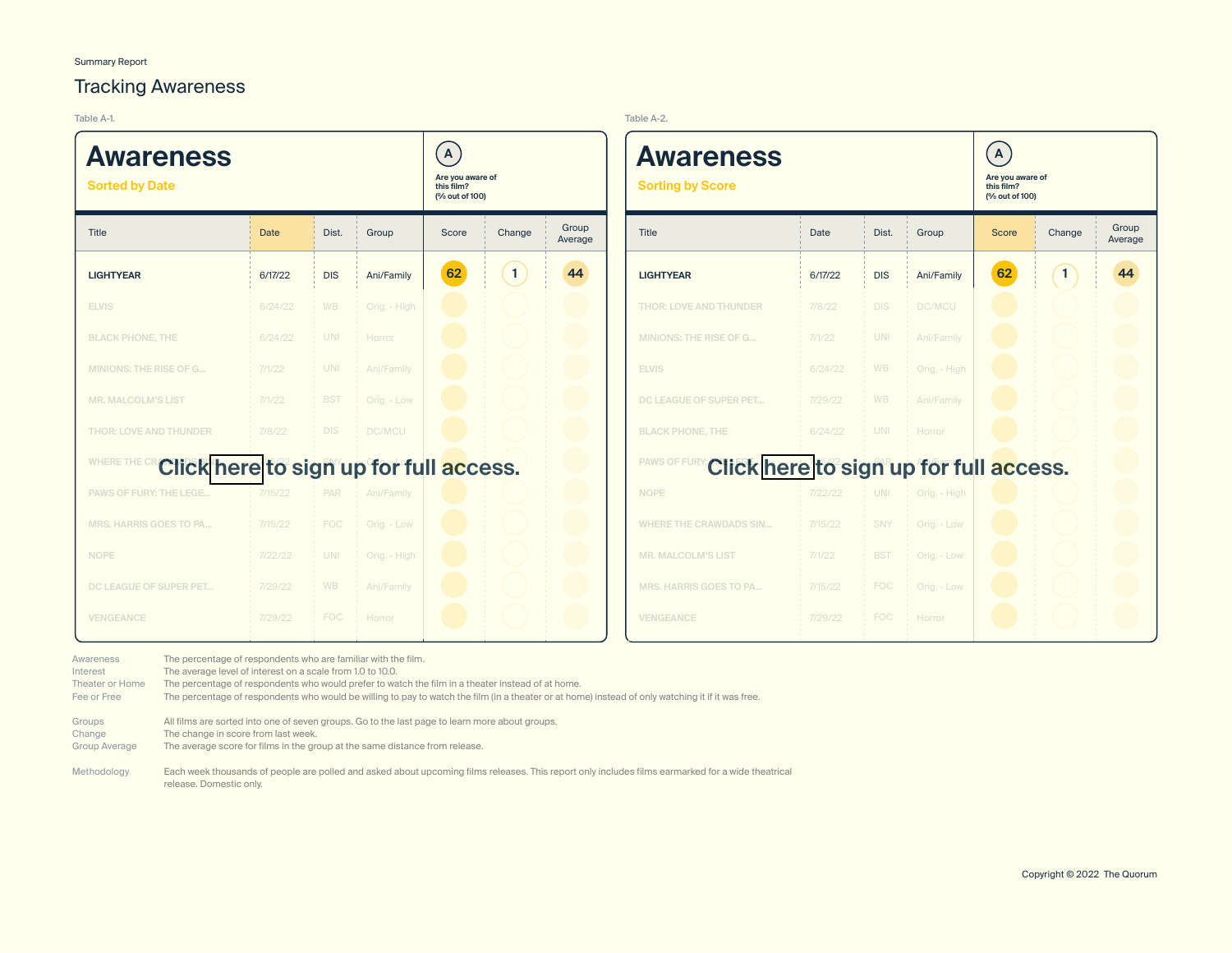#### Summary Report

### Tracking Interest

| <b>Interest</b><br><b>Sorted by Date</b>                      |         |            |              | (B)<br>How interested are you in<br>watching this movie?<br>(from 1.0 - 10.0) |                    |                  | <b>Interest</b><br><b>Sorted by Score</b>                  |         |            |              |       | (B)<br>How interested are you in<br>watching this movie?<br>(from 1.0 - 10.0) |                  |  |  |
|---------------------------------------------------------------|---------|------------|--------------|-------------------------------------------------------------------------------|--------------------|------------------|------------------------------------------------------------|---------|------------|--------------|-------|-------------------------------------------------------------------------------|------------------|--|--|
| Title                                                         | Date    | Dist.      | Group        | Score                                                                         | Change             | Group<br>Average | Title                                                      | Date    | Dist.      | Group        | Score | Change                                                                        | Group<br>Average |  |  |
| <b>LIGHTYEAR</b>                                              | 6/17/22 | <b>DIS</b> | Ani/Family   | 6.1                                                                           | $\left( -2\right)$ | 5.4              | <b>THOR: LOVE AND THUNDER</b>                              | 7/8/22  | <b>DIS</b> | DC/MCU       | 6.5   | $\Lambda$                                                                     | 6.3              |  |  |
| <b>ELVIS</b>                                                  | 6/24/22 | <b>WB</b>  | Orig. - High |                                                                               |                    |                  | <b>LIGHTYEAR</b>                                           | 6/17/22 | <b>DIS</b> | Ani/Family   |       |                                                                               |                  |  |  |
| <b>BLACK PHONE, THE</b>                                       | 6/24/22 | <b>UNI</b> | Horror       |                                                                               |                    |                  | <b>MINIONS: THE RISE OF G</b>                              | 7/1/22  | <b>UNI</b> | Ani/Family   |       |                                                                               |                  |  |  |
| MINIONS: THE RISE OF G                                        | 7/1/22  | <b>UNI</b> | Ani/Family   |                                                                               |                    |                  | <b>BLACK PHONE, THE</b>                                    | 6/24/22 | <b>UNI</b> | Horror       |       |                                                                               |                  |  |  |
| <b>MR. MALCOLM'S LIST</b>                                     | 7/1/22  | <b>BST</b> | Orig. - Low  |                                                                               |                    |                  | <b>ELVIS</b>                                               | 6/24/22 | <b>WB</b>  | Orig. - High |       |                                                                               |                  |  |  |
| <b>THOR: LOVE AND THUNDER</b>                                 | 7/8/22  | <b>DIS</b> | DC/MCU       |                                                                               |                    |                  | DC LEAGUE OF SUPER PET                                     | 7/29/22 | <b>WB</b>  | Ani/Family   |       |                                                                               |                  |  |  |
| <b>WHERE THE CR</b><br>Click here to sign up for full access. |         |            |              |                                                                               |                    |                  | <b>VENGEANCE</b><br>Click here to sign up for full access. |         |            |              |       |                                                                               |                  |  |  |
| PAWS OF FURY: THE LEGE                                        | 7/15/22 | <b>PAR</b> | Ani/Family   |                                                                               |                    |                  | <b>NOPE</b>                                                | 7/22/22 | <b>UNI</b> | Orig. - High |       |                                                                               |                  |  |  |
| <b>MRS. HARRIS GOES TO PA</b>                                 | 7/15/22 | FOC        | Orig. - Low  |                                                                               |                    |                  | PAWS OF FURY: THE LEGE                                     | 7/15/22 | PAR        | Ani/Family   |       |                                                                               |                  |  |  |
| <b>NOPE</b>                                                   | 7/22/22 | UNI        | Orig. - High |                                                                               |                    |                  | <b>WHERE THE CRAWDADS SIN</b>                              | 7/15/22 | SNY        | Orig. - Low  |       |                                                                               |                  |  |  |
| DC LEAGUE OF SUPER PET                                        | 7/29/22 | <b>WB</b>  | Ani/Family   |                                                                               |                    |                  | <b>MR. MALCOLM'S LIST</b>                                  | 7/1/22  | <b>BST</b> | Orig. - Low  |       |                                                                               |                  |  |  |
| VENGEANCE                                                     | 7/29/22 | <b>FOC</b> | Horror       |                                                                               |                    |                  | <b>MRS. HARRIS GOES TO PA</b>                              | 7/15/22 | FOC        | Orig. - Low  |       |                                                                               |                  |  |  |

Theater or Home The percentage of respondents who would prefer to watch the film in a theater instead of at home.

Fee or Free The percentage of respondents who would be willing to pay to watch the film (in a theater or at home) instead of only watching it if it was free.

| <b>Groups</b> | All films are sorted into one of seven groups. Go to the last page to learn more about groups. |
|---------------|------------------------------------------------------------------------------------------------|
| Change        | The change in score from last week.                                                            |
| Group Average | The average score for films in the group at the same distance from release.                    |
|               |                                                                                                |

Methodology Each week thousands of people are polled and asked about upcoming films releases. This report only includes films earmarked for a wide theatrical release. Domestic only.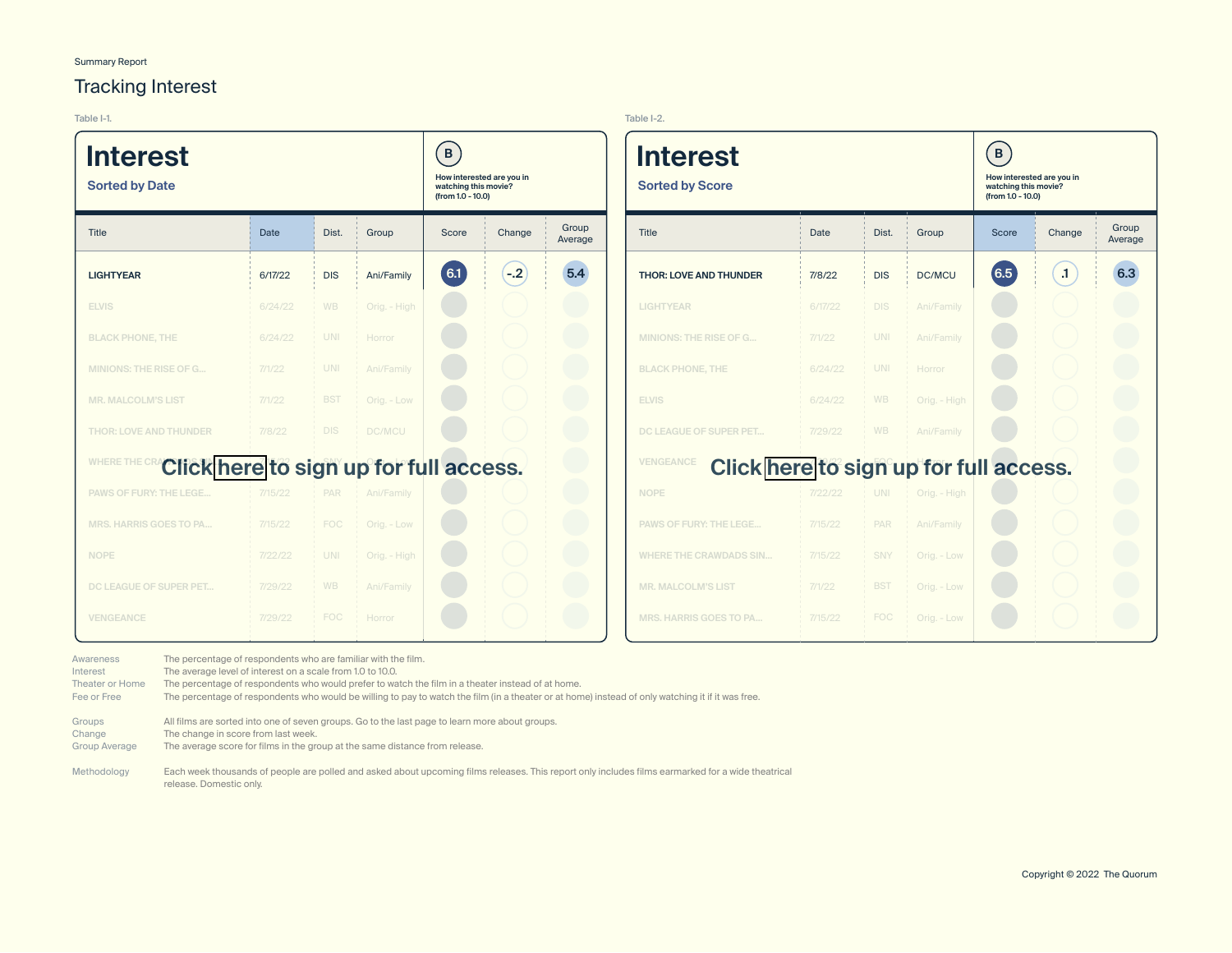### Tracking Location

| <b>Theater or Home</b><br><b>Sorted by Date</b>               |             |            |              | $(\mathsf{c})$<br>Would you watch this movie<br>in a theater?<br>(% out of 100) |                |                  | <b>Theater or Home</b><br><b>Sorted by Score</b>      |         |            |               |       | (c)<br>Would you watch this movie<br>in a theater?<br>(% out of 100) |                  |  |  |
|---------------------------------------------------------------|-------------|------------|--------------|---------------------------------------------------------------------------------|----------------|------------------|-------------------------------------------------------|---------|------------|---------------|-------|----------------------------------------------------------------------|------------------|--|--|
| Title                                                         | <b>Date</b> | Dist.      | Group        | Score                                                                           | Change         | Group<br>Average | <b>Title</b>                                          | Date    | Dist.      | Group         | Score | Change                                                               | Group<br>Average |  |  |
| <b>LIGHTYEAR</b>                                              | 6/17/22     | <b>DIS</b> | Ani/Family   | 60                                                                              | $\overline{0}$ | 55               | <b>THOR: LOVE AND THUNDER</b>                         | 7/8/22  | <b>DIS</b> | <b>DC/MCU</b> | 69    | $\left( \mathbf{1} \right)$                                          | 60               |  |  |
| <b>ELVIS</b>                                                  | 6/24/22     | <b>WB</b>  | Orig. - High |                                                                                 |                |                  | MINIONS: THE RISE OF G                                | 7/1/22  | <b>UNI</b> | Ani/Family    |       |                                                                      |                  |  |  |
| <b>BLACK PHONE, THE</b>                                       | 6/24/22     | <b>UNI</b> | Horror       |                                                                                 |                |                  | <b>LIGHTYEAR</b>                                      | 6/17/22 | <b>DIS</b> | Ani/Family    |       |                                                                      |                  |  |  |
| MINIONS: THE RISE OF G                                        | 7/1/22      | <b>UNI</b> | Ani/Family   |                                                                                 |                |                  | <b>BLACK PHONE, THE</b>                               | 6/24/22 | <b>UNI</b> | Horror        |       |                                                                      |                  |  |  |
| <b>MR. MALCOLM'S LIST</b>                                     | 7/1/22      | <b>BST</b> | Orig. - Low  |                                                                                 |                |                  | DC LEAGUE OF SUPER PET                                | 7/29/22 | <b>WB</b>  | Ani/Family    |       |                                                                      |                  |  |  |
| <b>THOR: LOVE AND THUNDER</b>                                 | 7/8/22      | <b>DIS</b> | DC/MCU       |                                                                                 |                |                  | <b>ELVIS</b>                                          | 6/24/22 | <b>WB</b>  | Orig. - High  |       |                                                                      |                  |  |  |
| Click here to sign up for full access.<br><b>WHERE THE CF</b> |             |            |              |                                                                                 |                |                  | <b>NOPE</b><br>Click here to sign up for full access. |         |            |               |       |                                                                      |                  |  |  |
| PAWS OF FURY: THE LEGE                                        | 7/15/22     | <b>PAR</b> | Ani/Family   |                                                                                 |                |                  | <b>WHERE THE CRAWDADS SIN</b>                         | 7/15/22 | SNY        | Orig. - Low   |       |                                                                      |                  |  |  |
| <b>MRS, HARRIS GOES TO PA</b>                                 | 7/15/22     | FOC        | Orig. - Low  |                                                                                 |                |                  | <b>MR. MALCOLM'S LIST</b>                             | 7/1/22  | <b>BST</b> | Orig. - Low   |       |                                                                      |                  |  |  |
| <b>NOPE</b>                                                   | 7/22/22     | UNI        | Orig. - High |                                                                                 |                |                  | <b>VENGEANCE</b>                                      | 7/29/22 | FOC        | Horror        |       |                                                                      |                  |  |  |
| DC LEAGUE OF SUPER PET                                        | 7/29/22     | <b>WB</b>  | Ani/Family   |                                                                                 |                |                  | MRS, HARRIS GOES TO PA                                | 7/15/22 | FOC        | Orig. - Low   |       |                                                                      |                  |  |  |
| <b>VENGEANCE</b>                                              | 7/29/22     | FOC        | Horror       |                                                                                 |                |                  | PAWS OF FURY: THE LEGE                                | 7/15/22 | PAR        | Ani/Family    |       |                                                                      |                  |  |  |

Theater or Home The percentage of respondents who would prefer to watch the film in a theater instead of at home.

Fee or Free The percentage of respondents who would be willing to pay to watch the film (in a theater or at home) instead of only watching it if it was free.

| <b>Groups</b> | All films are sorted into one of seven groups. Go to the last page to learn more about groups. |
|---------------|------------------------------------------------------------------------------------------------|
| Change        | The change in score from last week.                                                            |
| Group Average | The average score for films in the group at the same distance from release.                    |
|               |                                                                                                |

Methodology Each week thousands of people are polled and asked about upcoming films releases. This report only includes films earmarked for a wide theatrical release. Domestic only.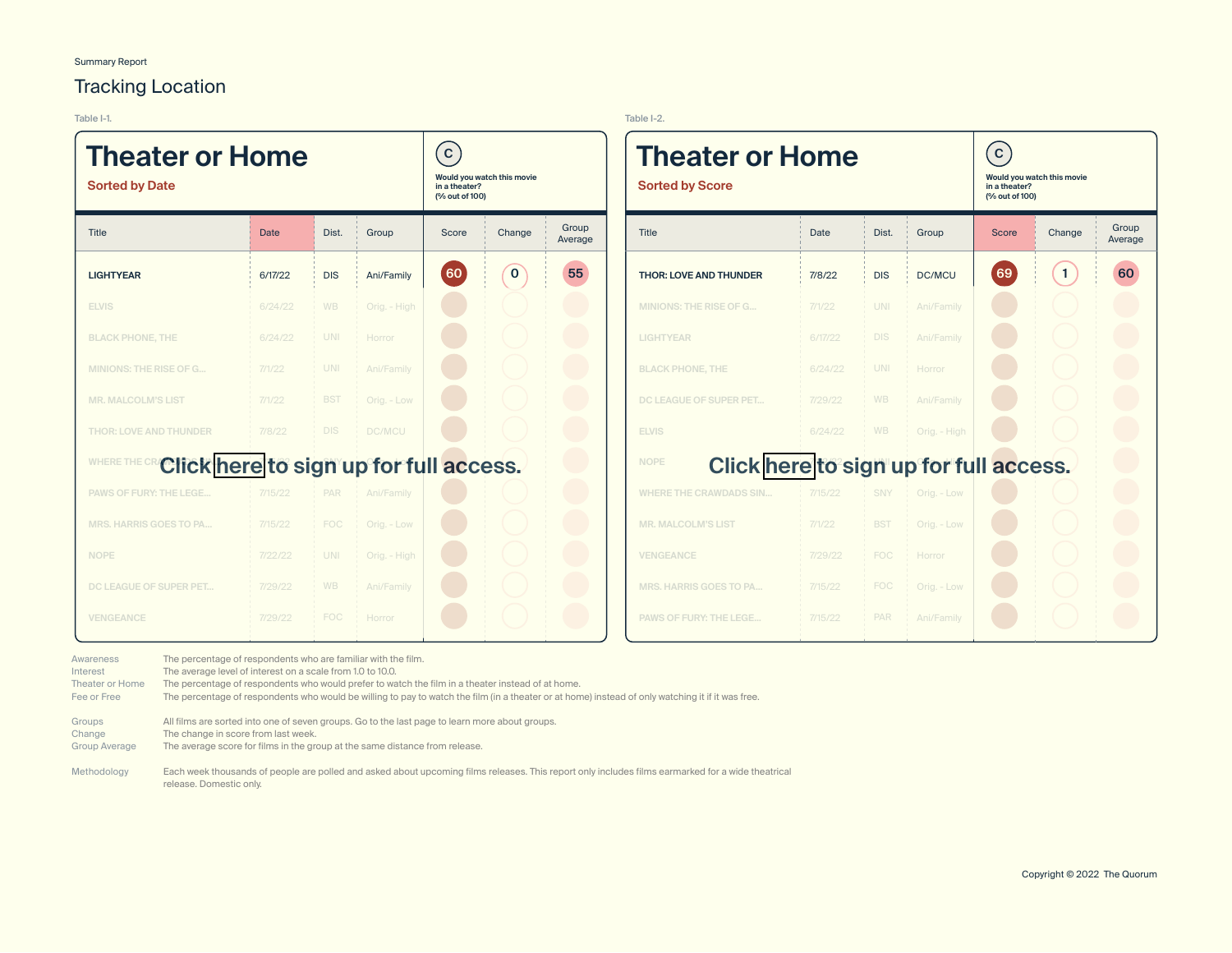#### Summary Report

### Tracking Location

| <b>Fee or Free</b><br><b>Sorted by Date</b>                   |         |            |              | $\overline{c}$<br>Would you be willing to pay<br>to watch this movie?<br>(% out of 100) |                |                  | <b>Fee or Free</b><br><b>Sorted by Score</b>          |         |            |               |       | $(\mathsf{c})$<br>Would you be willing to pay<br>to watch this movie?<br>(% out of 100) |                  |  |  |
|---------------------------------------------------------------|---------|------------|--------------|-----------------------------------------------------------------------------------------|----------------|------------------|-------------------------------------------------------|---------|------------|---------------|-------|-----------------------------------------------------------------------------------------|------------------|--|--|
| Title                                                         | Date    | Dist.      | Group        | Score                                                                                   | Change         | Group<br>Average | Title                                                 | Date    | Dist.      | Group         | Score | Change                                                                                  | Group<br>Average |  |  |
| <b>LIGHTYEAR</b>                                              | 6/17/22 | <b>DIS</b> | Ani/Family   | $\left(76\right)$                                                                       | $\overline{0}$ | 73               | <b>THOR: LOVE AND THUNDER</b>                         | 7/8/22  | <b>DIS</b> | <b>DC/MCU</b> | (85)  | $\overline{2}$                                                                          | 78               |  |  |
| <b>ELVIS</b>                                                  | 6/24/22 | <b>WB</b>  | Orig. - High |                                                                                         |                |                  | MINIONS: THE RISE OF G                                | 7/1/22  | UNI        | Ani/Family    |       |                                                                                         |                  |  |  |
| <b>BLACK PHONE, THE</b>                                       | 6/24/22 | UNI        | Horror       |                                                                                         |                |                  | <b>LIGHTYEAR</b>                                      | 6/17/22 | <b>DIS</b> | Ani/Family    |       |                                                                                         |                  |  |  |
| MINIONS: THE RISE OF G                                        | 7/1/22  | <b>UNI</b> | Ani/Family   |                                                                                         |                |                  | <b>BLACK PHONE, THE</b>                               | 6/24/22 | <b>UNI</b> | Horror        |       |                                                                                         |                  |  |  |
| <b>MR. MALCOLM'S LIST</b>                                     | 7/1/22  | <b>BST</b> | Orig. - Low  |                                                                                         |                |                  | DC LEAGUE OF SUPER PET                                | 7/29/22 | <b>WB</b>  | Ani/Family    |       |                                                                                         |                  |  |  |
| <b>THOR: LOVE AND THUNDER</b>                                 | 7/8/22  | <b>DIS</b> | DC/MCU       |                                                                                         |                |                  | <b>ELVIS</b>                                          | 6/24/22 | <b>WB</b>  | Orig. - High  |       |                                                                                         |                  |  |  |
| <b>WHERE THE CR</b><br>Click here to sign up for full access. |         |            |              |                                                                                         |                |                  | <b>NOPE</b><br>Click here to sign up for full access. |         |            |               |       |                                                                                         |                  |  |  |
| PAWS OF FURY: THE LEGE                                        | 7/15/22 | <b>PAR</b> | Ani/Family   |                                                                                         |                |                  | <b>MR. MALCOLM'S LIST</b>                             | 7/1/22  | <b>BST</b> | Orig. - Low   |       |                                                                                         |                  |  |  |
| <b>MRS. HARRIS GOES TO PA</b>                                 | 7/15/22 | FOC        | Orig. - Low  |                                                                                         |                |                  | <b>WHERE THE CRAWDADS SIN</b>                         | 7/15/22 | SNY        | Orig. - Low   |       |                                                                                         |                  |  |  |
| <b>NOPE</b>                                                   | 7/22/22 | UNI        | Orig. - High |                                                                                         |                |                  | <b>VENGEANCE</b>                                      | 7/29/22 | FOC        | Horror        |       |                                                                                         |                  |  |  |
| DC LEAGUE OF SUPER PET                                        | 7/29/22 | <b>WB</b>  | Ani/Family   |                                                                                         |                |                  | MRS, HARRIS GOES TO PA                                | 7/15/22 | FOC        | Orig. - Low   |       |                                                                                         |                  |  |  |
| <b>VENGEANCE</b>                                              | 7/29/22 | FOC        | Horror       |                                                                                         |                |                  | <b>PAWS OF FURY: THE LEGE</b>                         | 7/15/22 | PAR        | Ani/Family    |       |                                                                                         |                  |  |  |

|             | the contract of the contract of the contract of the contract of the contract of the contract of the contract of                                   |  |  |
|-------------|---------------------------------------------------------------------------------------------------------------------------------------------------|--|--|
| Fee or Free | The percentage of respondents who would be willing to pay to watch the film (in a theater or at home) instead of only watching it if it was free. |  |  |

| <b>Groups</b> | All films are sorted into one of seven groups. Go to the last page to learn more about groups. |
|---------------|------------------------------------------------------------------------------------------------|

Change The change in score from last week.

Group Average The average score for films in the group at the same distance from release.

Methodology Each week thousands of people are polled and asked about upcoming films releases. This report only includes films earmarked for a wide theatrical release. Domestic only.